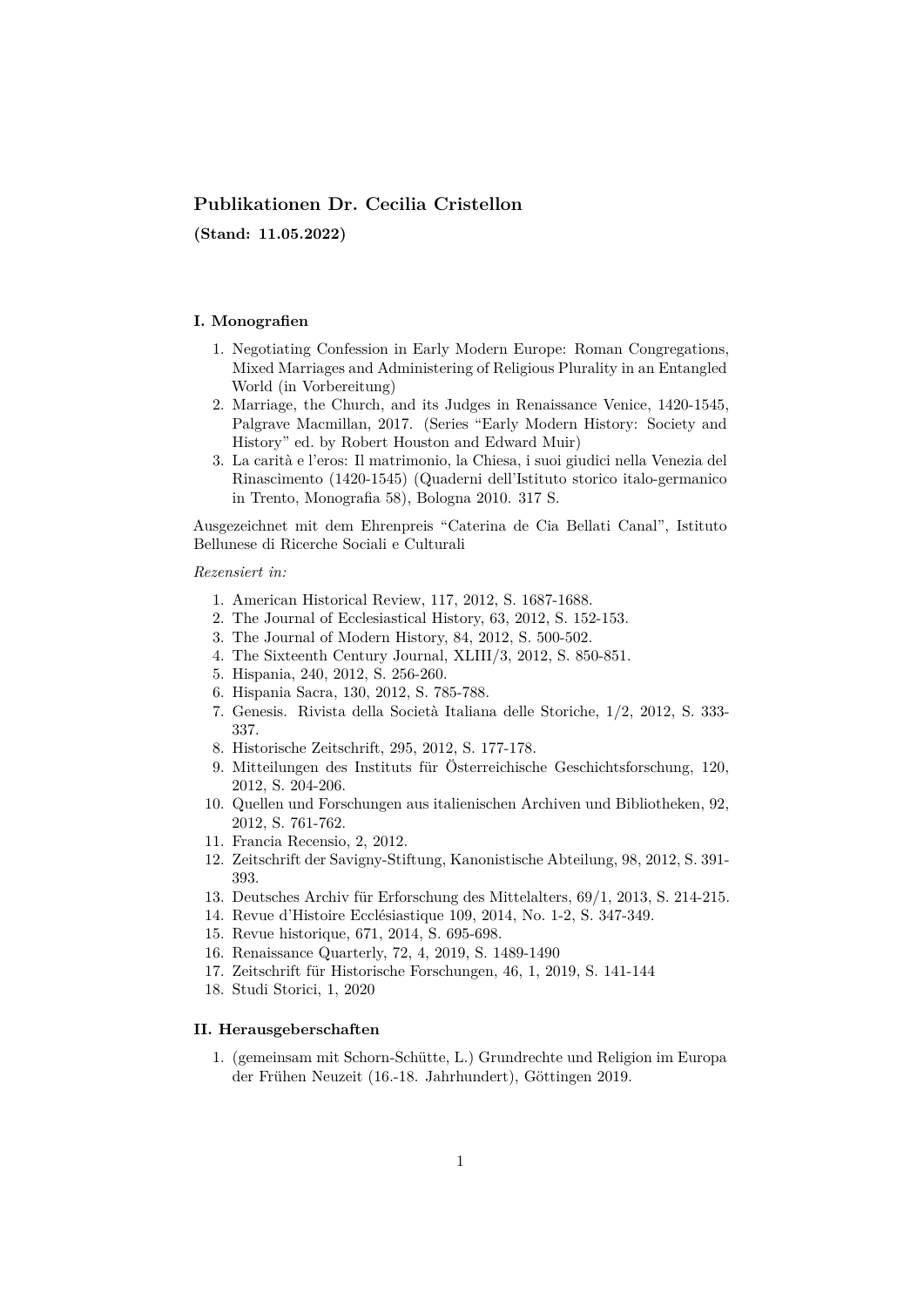2. Matrimoni misti, matrimoni trasgressivi nell´ Europa del tardo medioevo e di età moderna, in: Sonderheft der Zeitschrift "Dimensioni e problemi della ricerca storica" 2, 2012.

### **III. Mitarbeit**

1. (zusammen mit B. Boute (Bearb.) und H. Wolf (Hg.)) Systematisches Repertorium zur Buchzensur 1701-1813. Inquisition. Band 2. Paderborn 2009, 596 S.

#### **IV. Datenbanken**

1. Il fondo veneziano, I processi matrimoniali degli archivi ecclesiastici italiani (2008). Abrufbar unter: http://marriageitaly.humnet.unipi.it

## **V. Aufsätze in Zeitschriften und Sammelbänden mit peer-review Verfahren**

- 1. The Roman Congregations a[nd the Application of the](http://marriageitaly.humnet.unipi.it/) *Tametsi* as an Instrument of their Policy towards Mixed Marriages in Europe (1563-1798), in: Rechtsgeschichte-Legal History Rg 27 (2019), S. 163-171.
- 2. Between Sacrament, Sin and Crime: Mixed Marriages and the Roman Church in Early Modern Europe, in: Gender and History 3 (2017), S. 605-621.
- 3. Mixed Marriages in Early Modern Europe, in: S. Seidel-Menchi (Hg.), Marriage in Europe, 1500-1800, Toronto 2016, S. 294-317.
- 4. Due fedi in un corpo. Matrimoni misti fra *delicta carnis*, scandalo, seduzione e sacramento nell'Europa di età moderna, in: Quaderni storici, No. 1, 2014 (April), Special issue "Corpi familiari", Guest editors: M. Lanzinger, D. Rizzo, S. 41-70.
- 5. (zusammen mit S. Seidel Menchi) Religious Life, in: E. Dursteler (Hg.), A Companion to Venetian History, 1400-1797, Leiden/ Boston 2013, S. 379-419. (Cristellon – S. 379-398).
- 6. L'inquisizione, il duca di Neoburgo e i matrimoni misti in Germania in età moderna, in: Rivista Storica Italiana 125/1 (2013), S. 76-108.
- 7. Does the Priest Have to Be There? Contested Marriages Before Roman Tribunals. Italy, Sixteenth to Eighteenth Centuries, in: Österreichische Zeitschrift für Geschichtswissenschaften 3 (2009), S. 10-30.
- 8. Marriage and Consent in Pretridentine Venice: Between Lay Conception and Ecclesiastical Conception, 1420-1545, in: The Sixteenth Century Journal 39 (2008), S. 389-418.
- 9. (zusammen mit S. Seidel Menchi 2011) Words or Gestures? Marriage Rituals in Renaissance Italy: Continuity and Change, 1400-1600, in: M. Korpiola (Hg.), Regional Variations in Matrimonial Law and Custom in Europe, 1150- 1600, Leiden/Boston 2011, S. 275-287.
- 10. Public Display of Affection: The Making of Marriage in the Venetian Courts before the Council of Trent (1420-1545), in: S. Matthews-Grieco (Hg.), The Erotic Cultures of Renaissance Italy, Aldershot 2010, S. 173-197.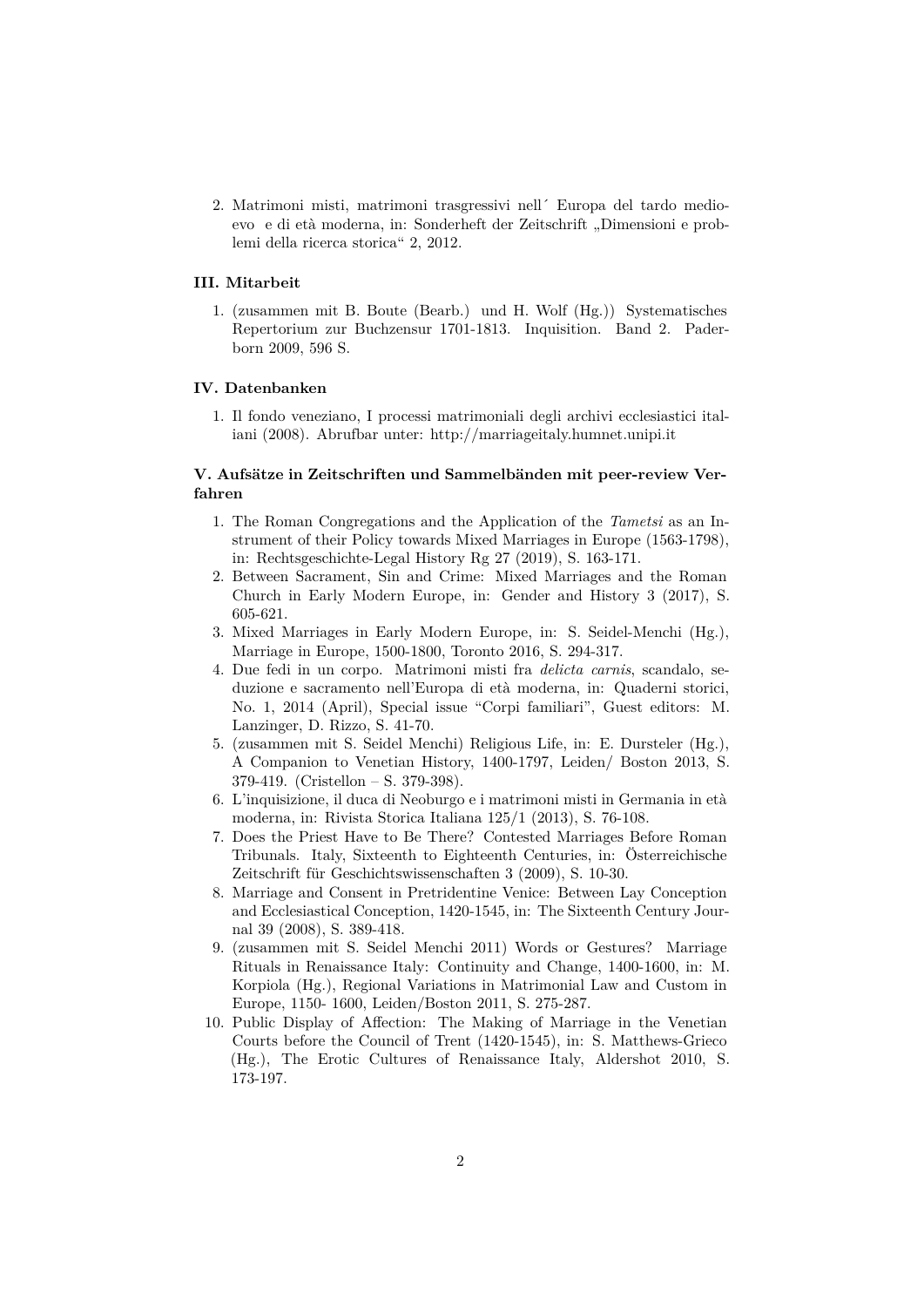11. L'ufficio del giudice: mediazione, inquisizione, confessione nei processi matrimoniali veneziani, 1420-1532, in: Rivista Storica Italiana 3 (2003), S. 851-898.

### **VI. Buchbeiträge**

- 1. Choosing Information, Selecting Truth. The Roman Congregations, the Benedictine Declaration, and the Establishment of Religious Pluralism, in: Andreea Badea, Bruno Boute, Marco Cavarzere und Steven Vanden Broecke (Hrsg.), Making Truth in Early Modern Catholicism, Amsterdam 2021.
- 2. Postfazione. I matrimoni misti: una prospettiva di lunga durata, in: M. Gasperoni, V. Gpordon, C. Grange (Hrsg.), Les marriages mixtes dans les sociétes contemporaines, XVIIIe-XXI siècle. Pour une histoire sociale de la mixité matrimoniale, 2019, S. 333-362.
- 3. Mit dem Recht des Glaubens: Juden und Katholiken im Spannungsfeld von Taufe und Ehe in der Frühen Neuzeit, in: Cristellon, C., Schorn-Schütte, L. (Hg.), Grundrechte und Religion im Europa der Frühen Neuzeit (16.-18. Jahrhundert), Göttingen 2019, S. 101-121.
- 4. Chapter Two: Religion, in: Joanne Ferraro (Hg.), A Cultural History of Marriage, Vol. 3, Renaissance and Early Modern Age, Bloomsbury, 2019, S. 35-49.
- 5. Das Haus als Bühne: Vor- und nachreformatorische Heirats- und Ehepraxis, in: Joachim Eibach und Inken Schmidt-Voges (Hrsg.), Das Haus in der Geschichte Europas. Ein Handbuch, Berlin/Boston 2015, S. 303-318.
- 6. Il (dis)ordine della violenza familiare: spazi, limiti, strategie (Italia, secoli XV- XVIII), in: S. Chemotti (Hg.), Il genere nella ricerca storica, Padova 2015, S. 878-888.
- 7. Il giudice come confessore nei processi matrimoniali veneziani (1420-1545), in: V. Beaulande-Barraud und M. Charagaet (Hrsg.), Les officialités dans l'Europe médiévale et moderne: des tribonaux pour une société chrétienne, Turnhout 2014, S. 311-324.
- 8. 'Unstable and Weak-Minded' or a Missionary? Catholic Women in Mixed Marriages (1563-1798), in: K. Gottschalk (Hg.), Gender Difference in European Legal Cultures. Historical Perspectives. Festschrift für Heide Wunder, Stuttgart 2013, S. 83-93.
- 9. Sposare (o non sposare) l'eretico. Matrimoni misti e politica del Sant'Uffizio: Venezia nel contesto europeo (secolo XVIII), in: U. Israel und M. Matheus (Hrsg.), Protestanten zwischen Venedig und Rom in der Frühen Neuzeit (Studi. Schriftenreihe des Deutschen Studienzentrums in Venedig, Bd. 8), Berlin 2013, S. 159-178.
- 10. Die Römische Inquisition und die Frage der Mischehen in Deutschland (1630-1798), in: A. Burkardt und G. Schwerhoff (Hrsg.), Tribunal der Barbaren? Deutschland und die Inquisition der Frühen Neuzeit, Konstanz 2012, S. 277-306.
- 11. Ritratto di una cortigiana del Cinquecento: Caterina de Medici da Verona e le sue vicende (1518-1582), in: S. Seidel Menchi und R. Pierce (Hrsg.), Ritratti. La dimensione individuale nella storia (secc. XV- XIX), Roma2008, S. 147-176.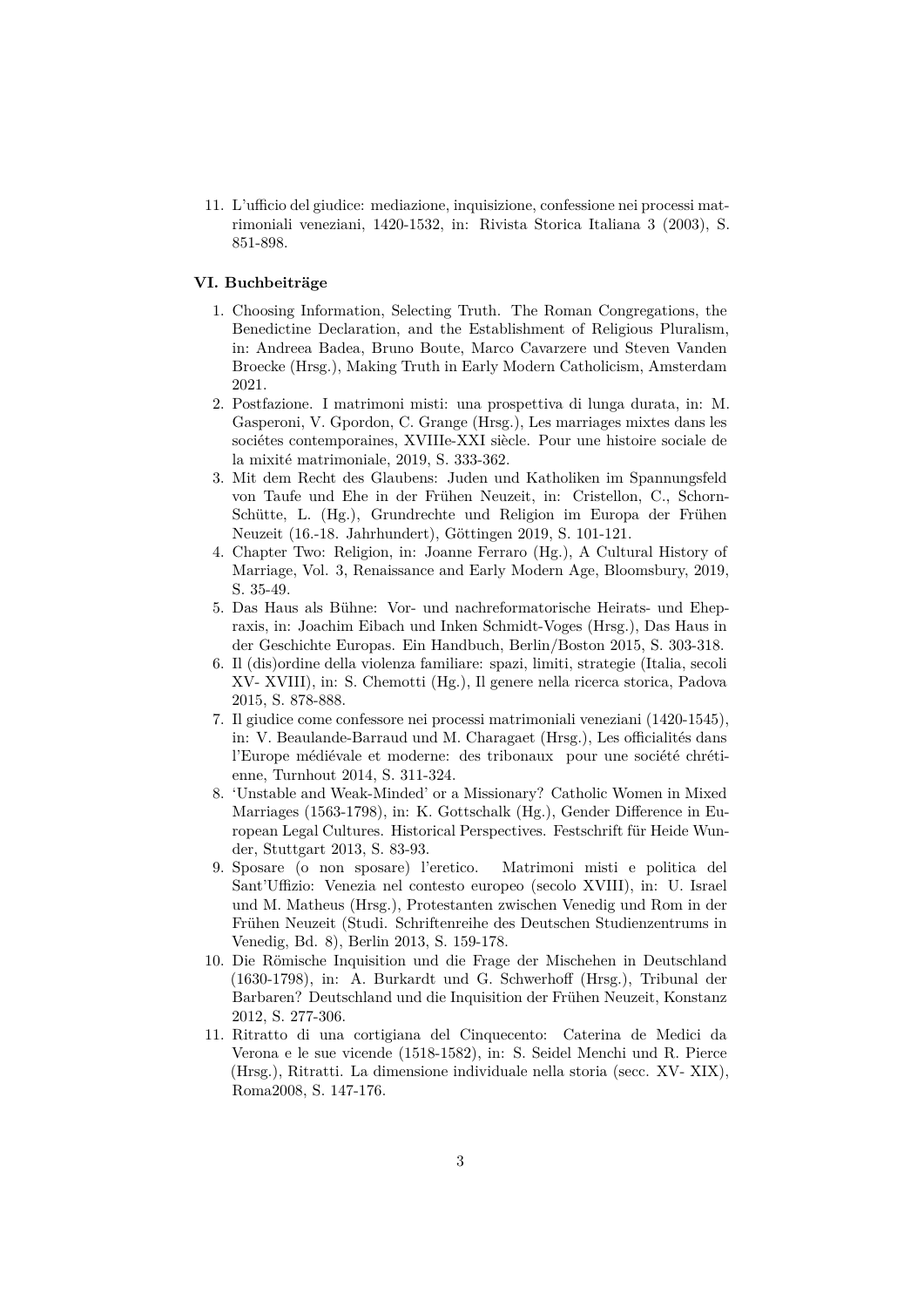- 12. I processi matrimoniali veneziani, in: S. Seidel Menchi und D. Quaglioni (Hrsg.), Tribunali del matrimonio (secoli XV-XVIII), Bologna 2006, S. 101-122.
- 13. "Io voleva tuor quello che mio padre me daria". Autorità parentale e scelte matrimoniali dei figli: Venezia XV e XVI secolo, in: D. Lombardi und I. Fazio (Hrsg.), Generazioni: legami di parentela tra passato e presente, Roma 2006, S. 205-221.
- 14. El matrimonio antes del Concilio de Trento en la República de Venecia, in: I. Arellano und J.M Usunaríz (Hrsg.), El matrimonio en Europa y en el mundo hispánico: siglos XVI y XVII, Madrid 2005, S. 187-195.
- 15. La sposa in convento (Padova e Venezia 1455-1458), in: S. Seidel Menchi und D. Quaglioni (Hrsg.), Matrimoni in dubbio. Unioni controverse e nozze clandestine in Italia dal XIV al XVIII secolo, Bologna 2002, S. 123- 148.
- 16. Ursina Basso contro Alvise Soncin: il "consilium" respinto di Bartolomeo Cipolla e gli atti del processo (Padova e Venezia 1461-1462), in: Matrimoni in dubbio, Bologna 2002, S. 279-303.

#### **VII. Rezensionen**

- 1. Giovanni Romeo, Amori proibiti I concubini tra Chiesa e Inquisizione, (Roma-Bari: Laterza, 2008), in: QFIAB, 88, 2008, S. 723-724.
- 2. Roberto Bizzocchi, Cicisbei Morale privata e identità nazionale in Italia, (Roma-Bari: Laterza, 2008), in: QFIAB, 88, 2008, S. 730-731.
- 3. Daniela Lombardi, Storia del matrimonio dal Medioevo ad oggi, Bologna (Il Mulino) 2008, in: QFIAB, 89, 2009, S. 532-533.
- 4. Ludwig Schmugge, Ehen vor Gericht. Paare der Renaissance vor dem Papst, (Berlin: Berlin University Press, 2008), in: QFIAB, 89, 2009, S. 575-577.
- 5. Sandra Cavallo, Artisans of the Body in Early Modern Italy, (Manchester –New York: Manchester University Press, 2007), in: QFIAB, 89, 2009, S. 601-602.
- 6. Alexander Cowan, Marriage, Manners and Mobility in Early Modern Venice, (London: Ashgate, 2007). In: QFIAB, 89, 2009, S. 645-646.
- 7. Tessa Storey, Carnal Commerce in Counter-Reformation Rome, (Cambridge: Cambridge University Press, 2008), in: QFIAB, 90, 2010, S. 686- 688.
- 8. Fran ois Soyer, Ambiguous Gender in Early Modern Spain and Portugal. Inquisitors, Doctors, and the Transgression of Gender Norm, in: Renaissance Quarterly, 67, 4, 2014.
- 9. Volker Reinhardt, Die Borgia. Geschichte einer unheimlichen Familie, in Historische Zeitschrift 301/2 (2015), S. 504-505.
- 10. Kenneth Stow, Anna and Tranquillo. Catholic Anxiety and Jewish Protest in the Age of Revolutions, New Haven/London: Yale University Press 2016]. Rechtsgeschichte - Legal History Rg, 26, S. 450-452.